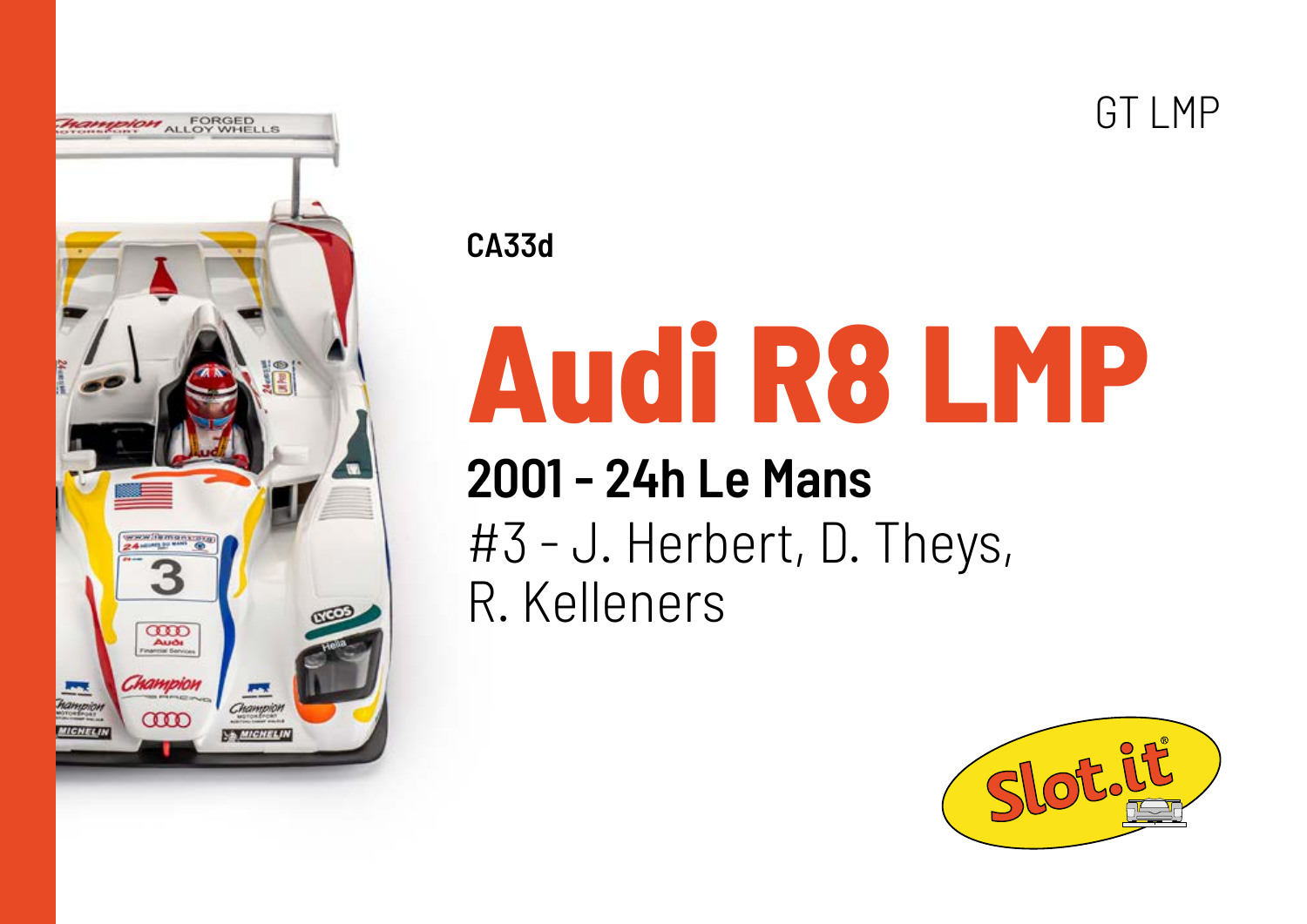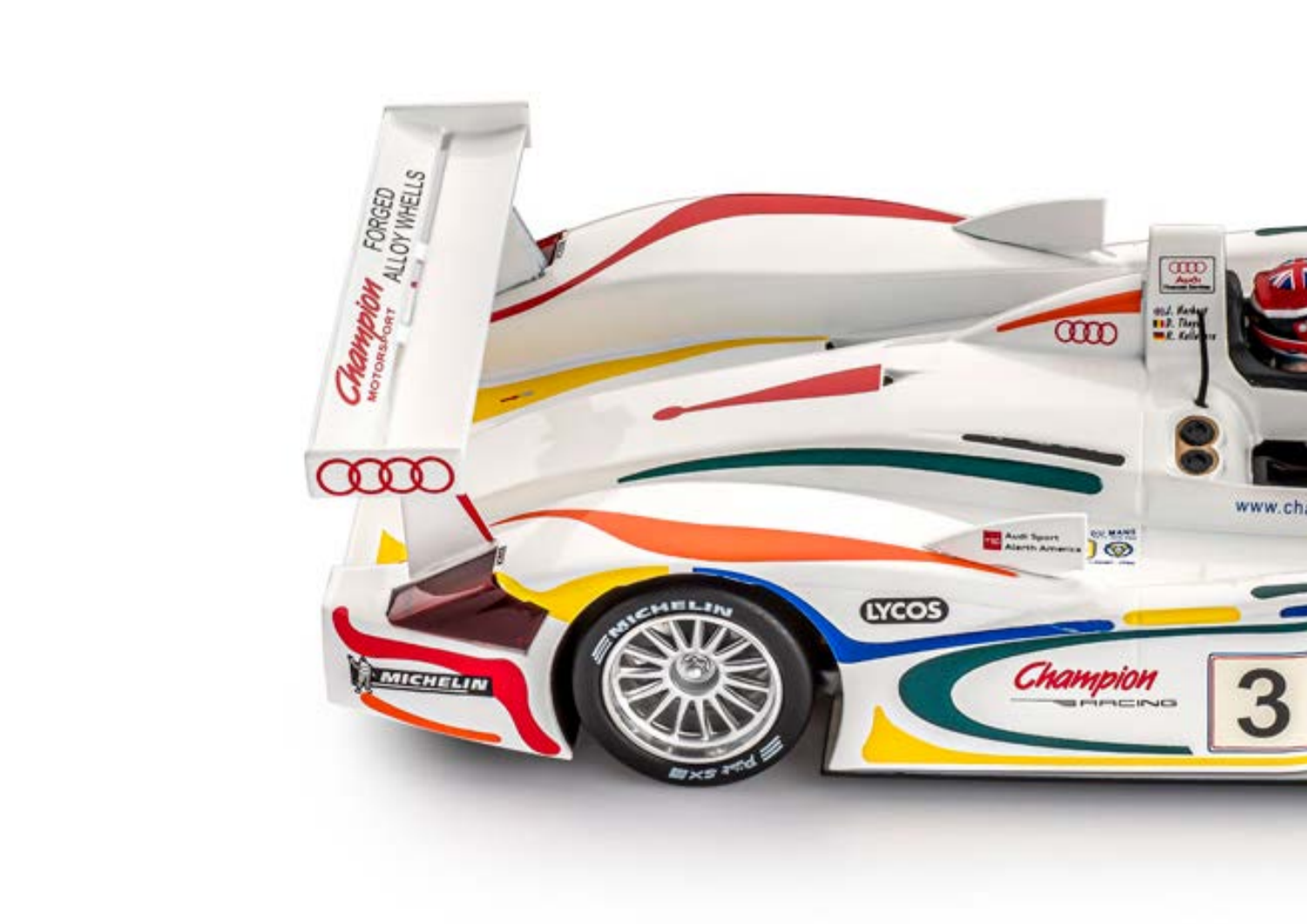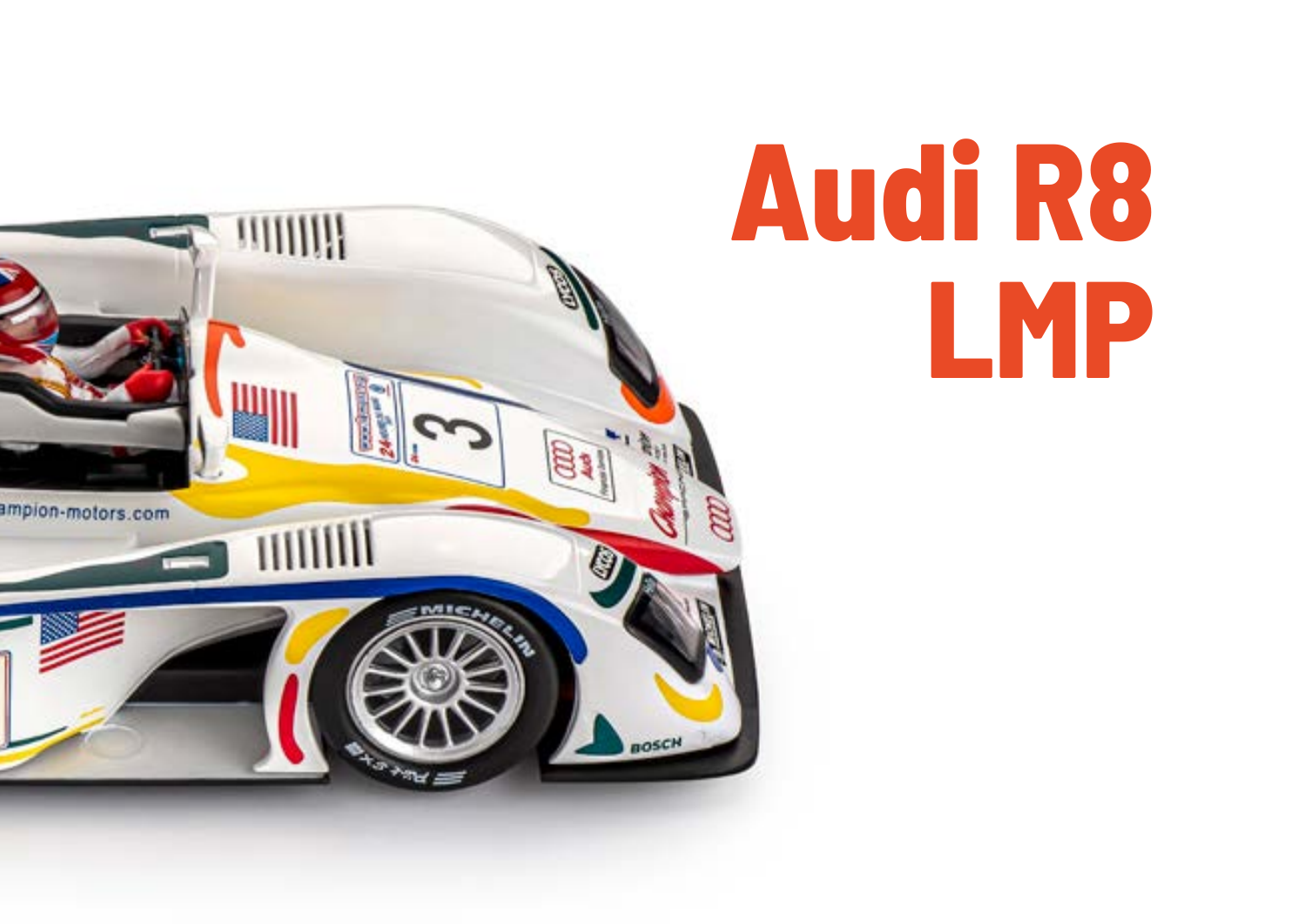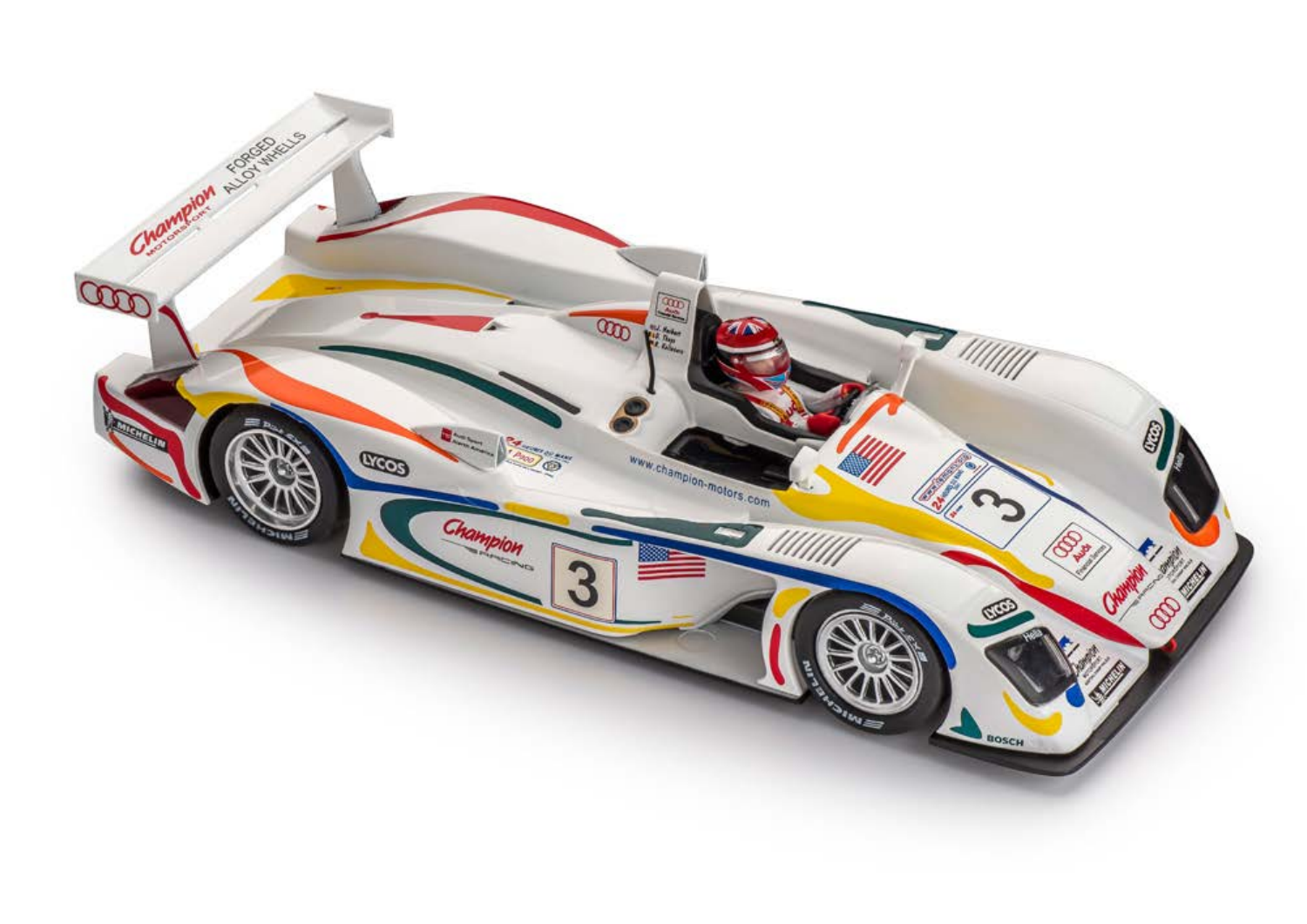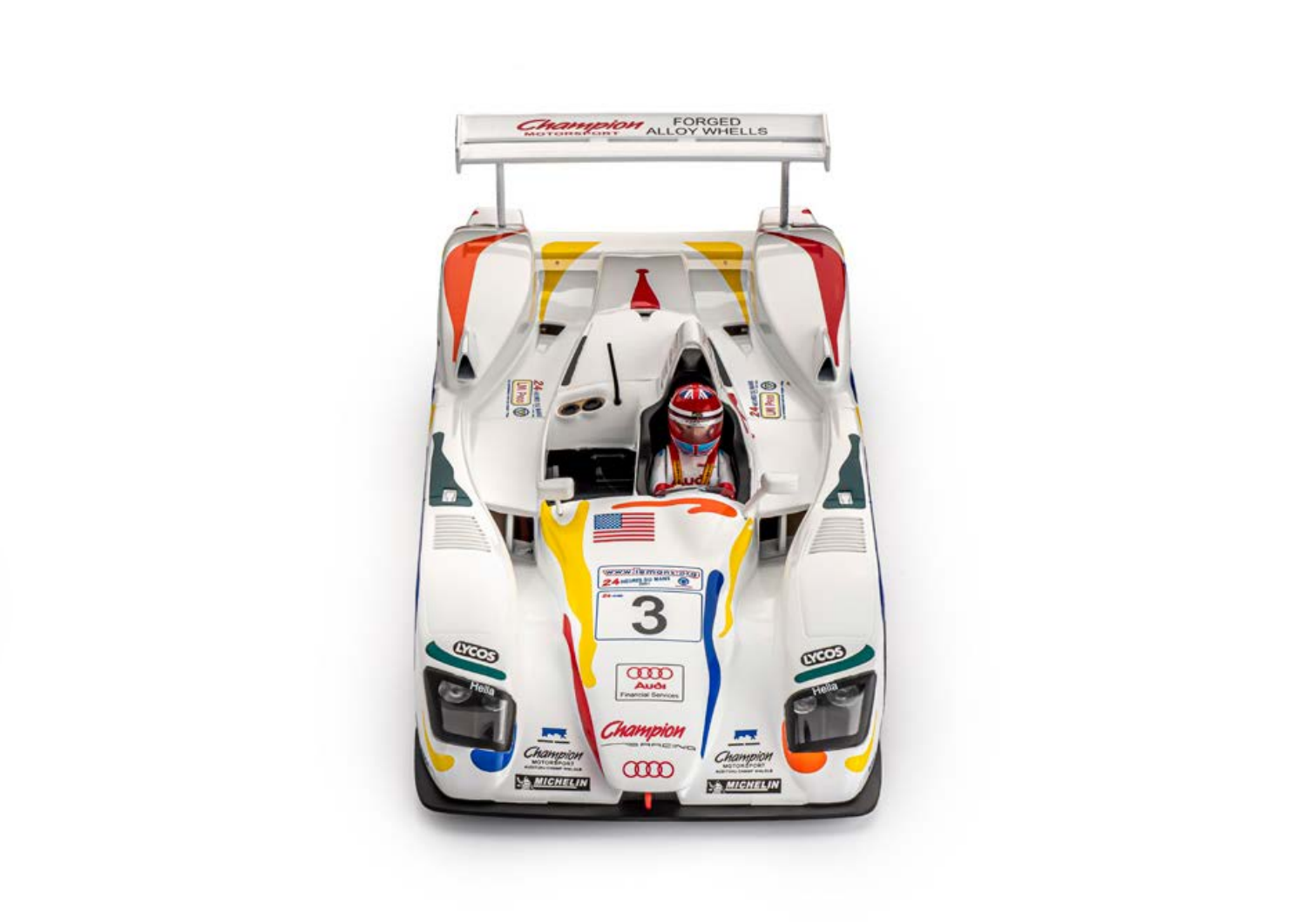In year 2000 Audi launched the R8 LMP model, a car destined to be dominant on all endurance race tracks for several years. For its Le Mans debut, Joest Racing entered the works cars from Ingolstadt in the LMP P 900 class. Competitors consisted mainly of works teams from Cadillac, Panoz Motorsports and Pescarolo Sport, as well as some other private LMP entries. Jackie Ickx started the race waving the French flag, and as it was to be expected, the performance of the Audi R8 LMP could not be matched. However, at the end of the first hour and for eight laps the race was surprisingly lead by Panoz's front engined LMP-1 Roadster S. Eventually, the chequered flag was taken by car No.8 driven by Frank Biela, Tom Kristensen, Emanuele Pirro, followed by car No.9 (Aiello, McNish, Ortelli) and car No.7 (Alboreto, Abt, Capello) in second and respectively third place.

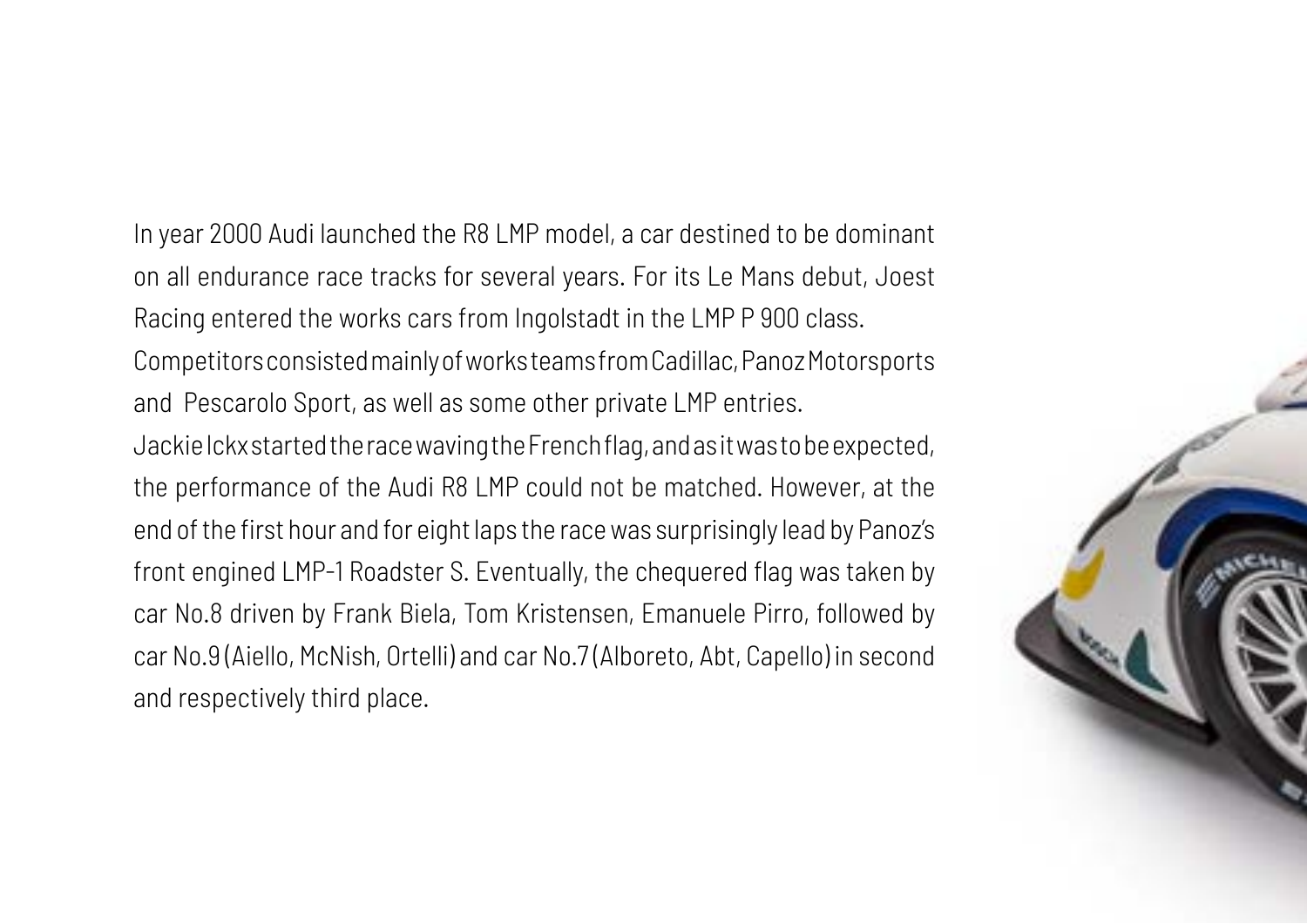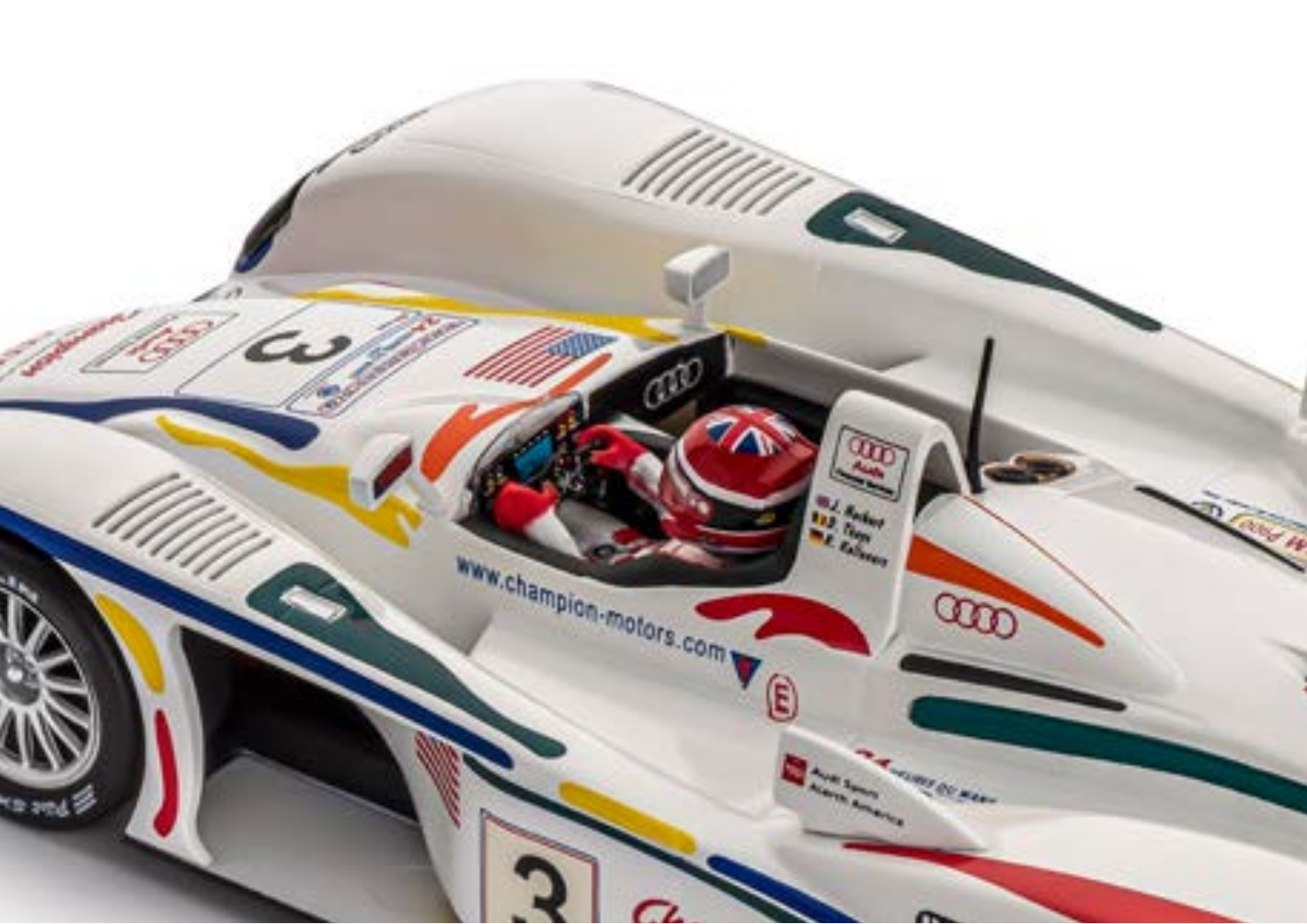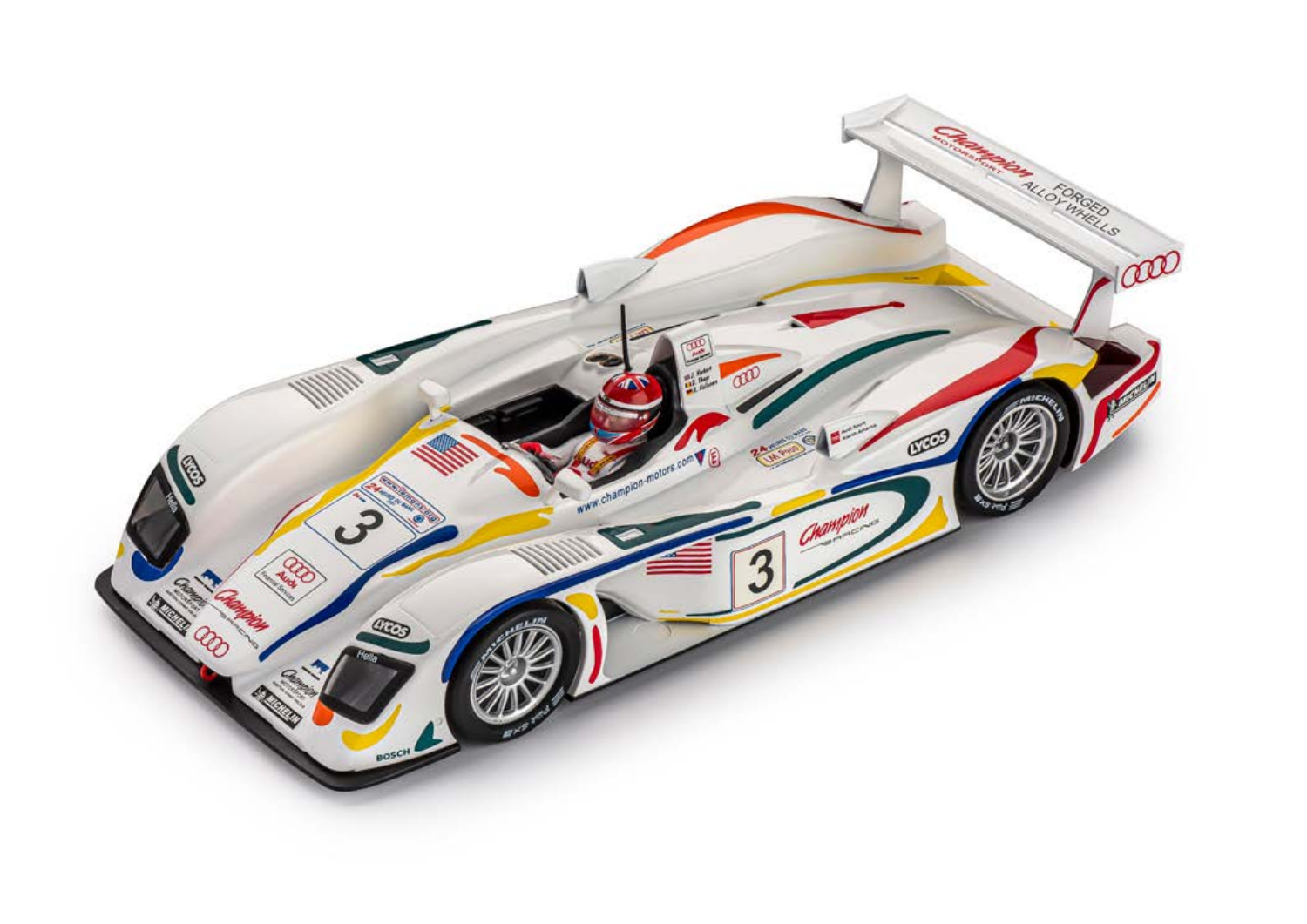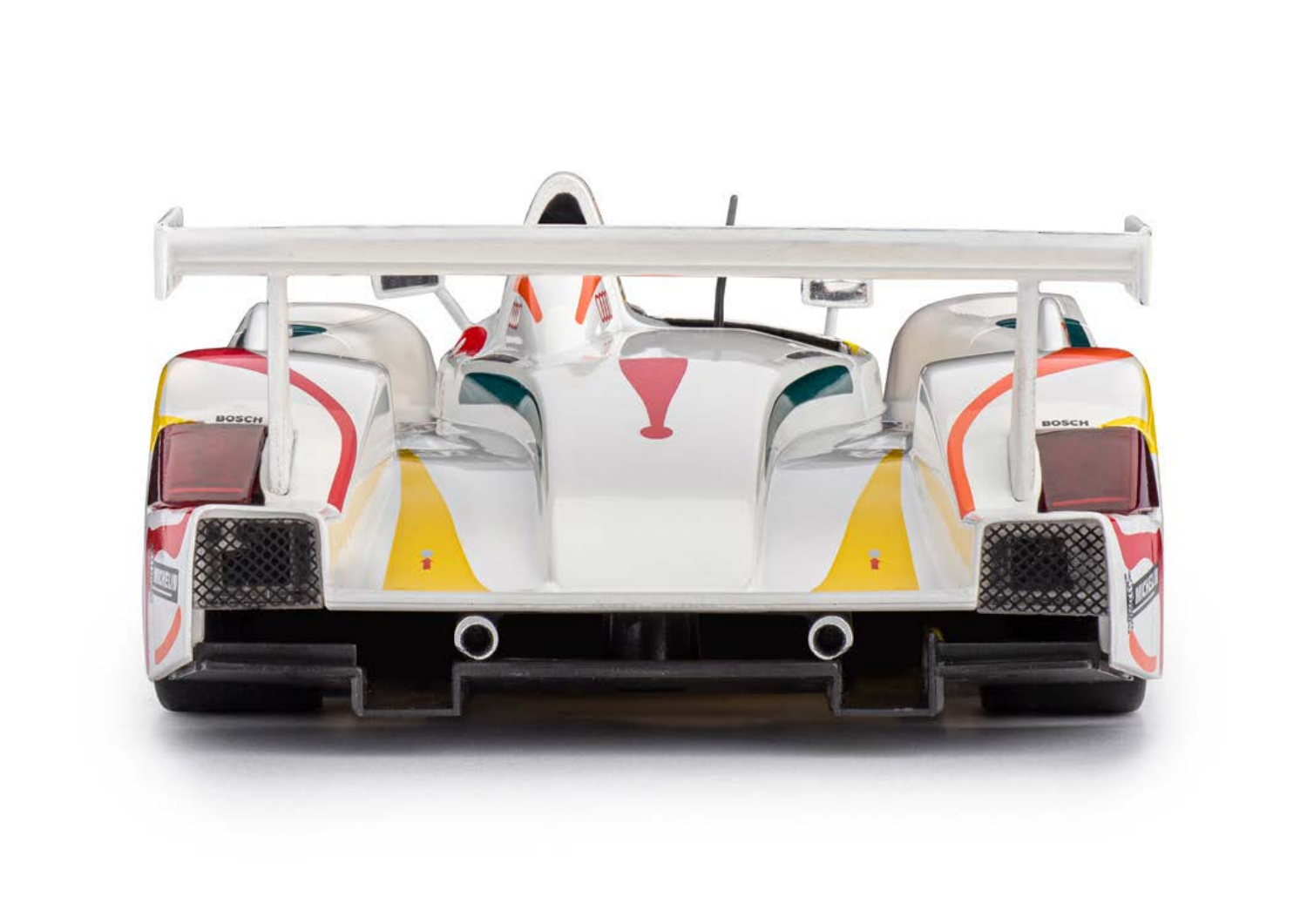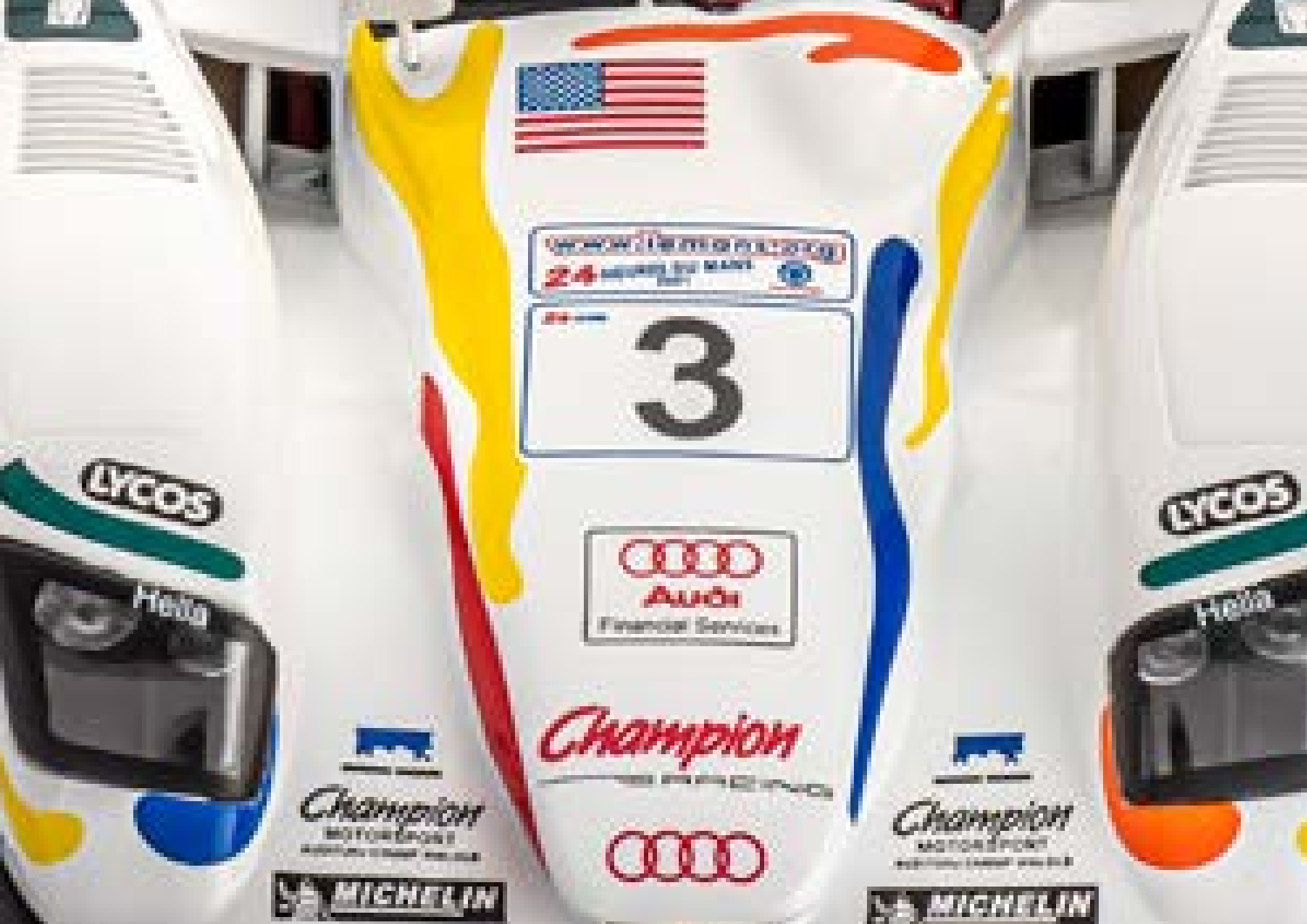Nel 2000 l'Audi lanciò il modello R8 LMP, un auto destinata a dominare per molti anni su tutti i tracciati del campionato endurance.

Per il suo debutto a Le Mans, le auto da Ingolstadt furono iscritte nella classe LMP P 900 dal Team Joest Racing, avendo come avversari principali i Team ufficiali Cadillac, Panoz Motorsports e Pescarolo Sport, in aggiunta ad alcune LMP private che completavano lo schieramento.

Jackie Ickx dette l'avvio sventolando la bandiera francese e, come previsto, le prestazioni dell' Audi R8 LMP furono superiori a quelle della concorrenza. Tuttavia, alla fine della prima ora e per otto giri la gara fu sorprendentemente condotta da una Panoz LMP-1 Roadster S a motore anteriore. Alla fine, si aggiudicò la vittoria l'auto n.8 guidata da Frank Biela, Tom Kristensen, Emanuele Pirro, seguita dalla No.9 (Aiello, McNish, Ortelli) ed infine dalla No.7 (Alboreto, Abt, Capello) rispettivamente al secondo e terzo posto.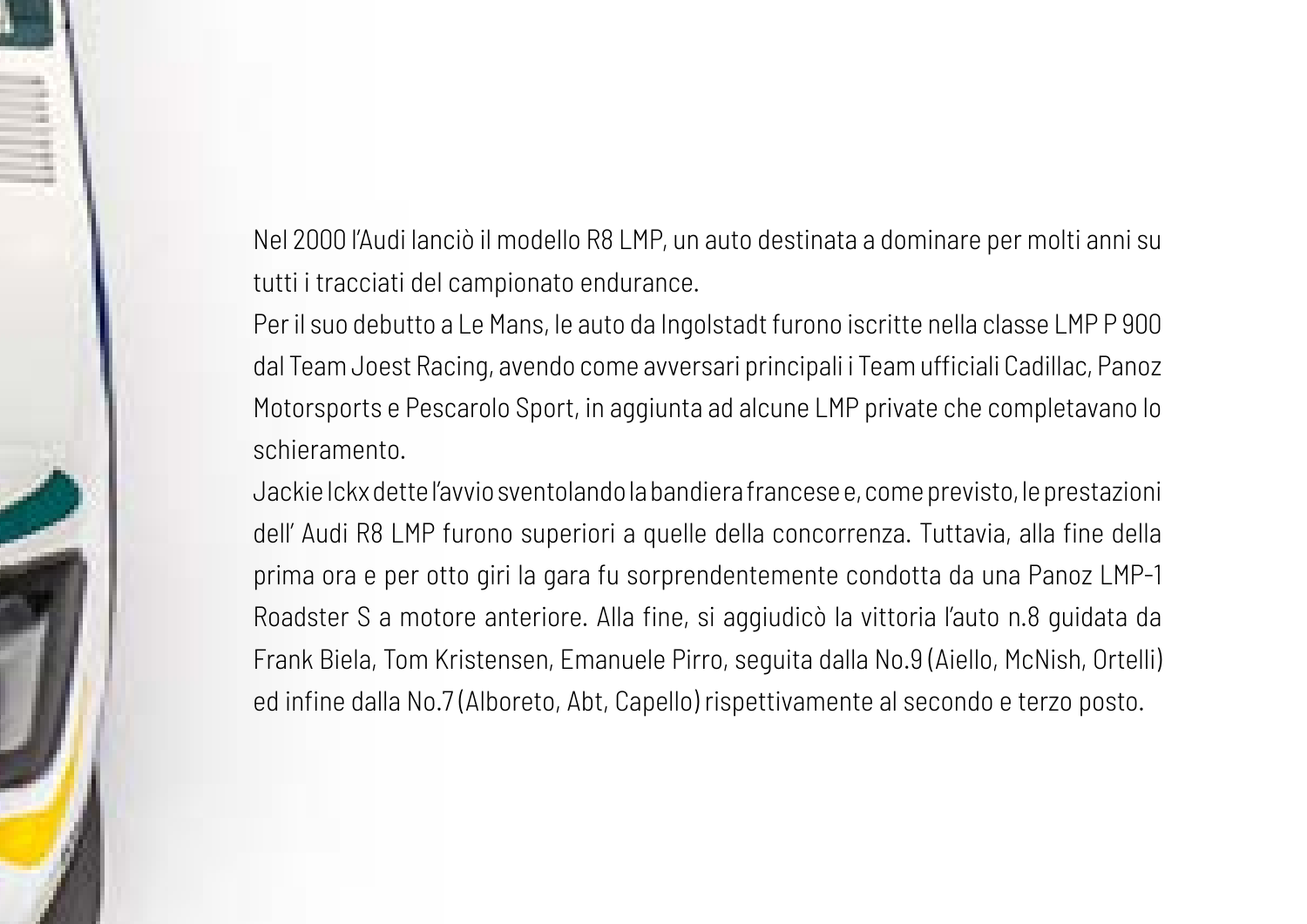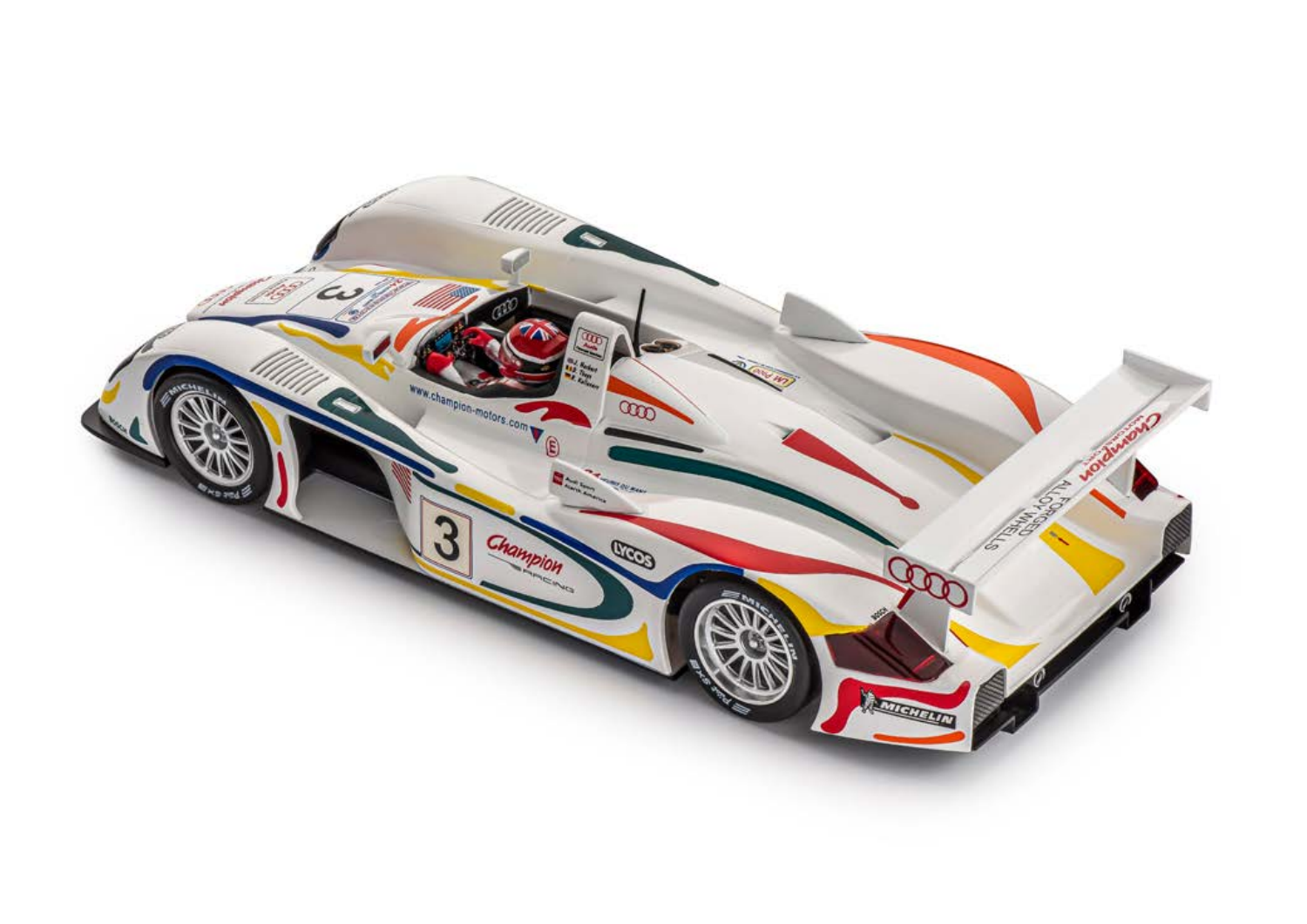